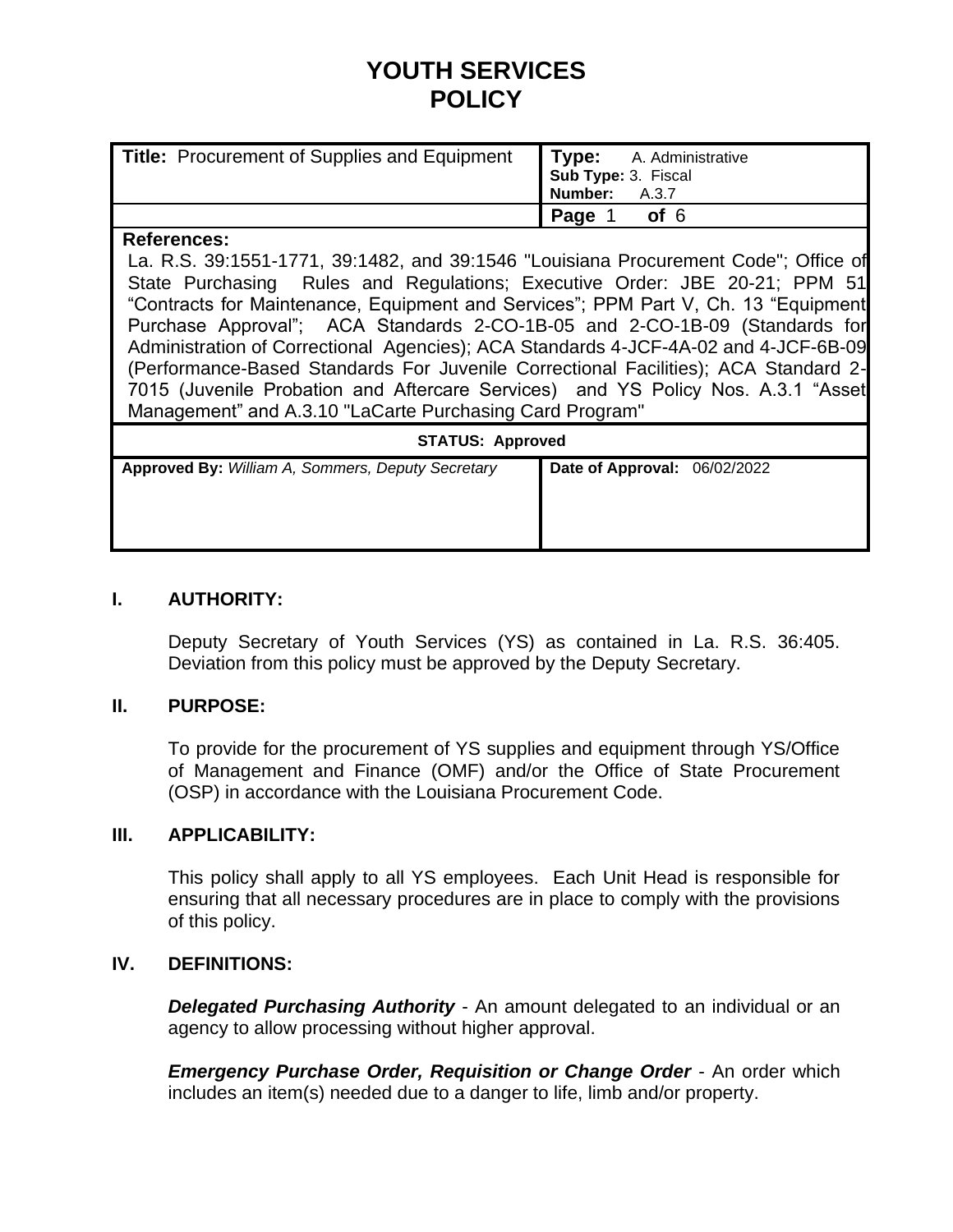*LaGOV ERP SRM* - Enterprise Resource Planning (ERP) Supplier Relationship Management (SRM) - An automated purchasing system on the ISIS mainframe used for transmitting, transacting, and data storage of purchasing documents/processes.

*Non Competitive Items* - Small purchases, regardless of price, that do not require bids.

*Office of State Procurement (Purchasing) (OSP)* – An office responsible for all state procurement.

*OMF/Purchasing* - A section within YS responsible for requisitions and purchases.

**PROACT** – An automated system designed for OSP's bid purchase process that facilitates communication between YS/OMF and OSP.

*Unit Head* – For purposes of this policy, the Deputy Secretary, Facility Directors and Regional Managers.

*YS Central Office* - Offices of the Deputy Secretary, Assistant Secretary, Undersecretary, Chief of Operations, Probation and Parole Program Director, Youth Facilities Director – Statewide, Executive Management Advisor, General Counsel, Regional Directors and their support staff.

*YS Purchasing Liasion* - A YS employee responsible for processing purchase orders, requisitions, and change orders.

### **V. POLICY:**

It is the Deputy Secretary's policy that all employees assisting YS/OMF with the responsibility for the requisition and purchase of supplies and equipment for YS shall comply with all laws, regulations and executive orders to ensure proper control of state finances and maximum competition among vendors (refer to YS Policy Nos. A.3.1 and A.3.10).

### **VI. RESPONSIBILITY:**

- A. All employees with the responsibility of requisitioning and procurement of goods and services shall be responsible for the following:
	- 1. Reviewing purchase requests submitted via orders, requisitions and change orders on 156Bs through Lotus Notes, the LaGOV ERP SRM, and PROACT prior to approval and submission to YS/OMF and/or OSP.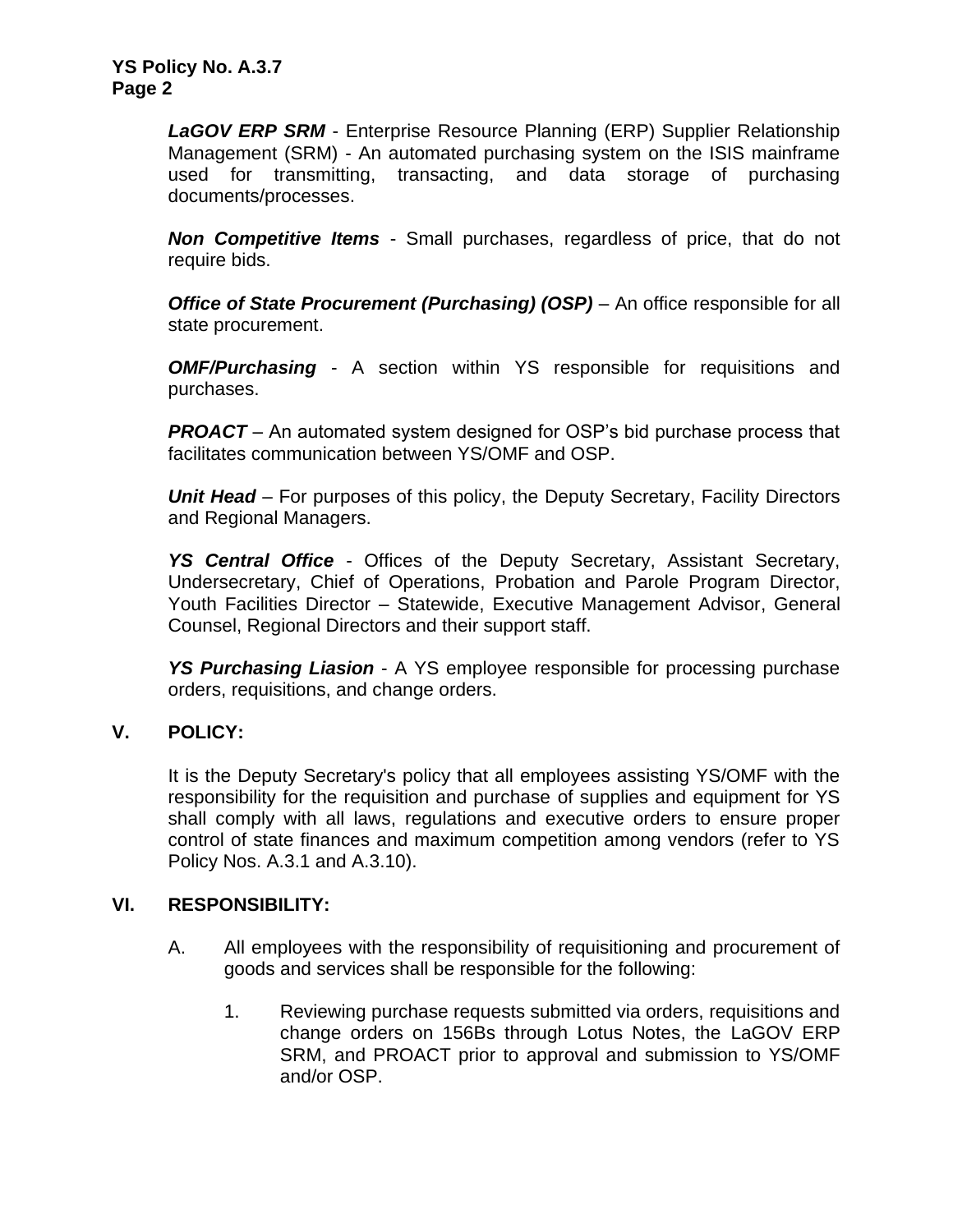2. A 156-B purchaser request may be entered into Lotus Notes for no more than \$5,000. With prior approval, 156B purchase requests within the Imprest Management System order type shall be submitted to PSS/Financial Services for goods and/or services to be purchased via check/Electronic Funds Transfer (EFT), in addition to any goods and services requisitioned by purchase order for payment processing of any total cost.

YS Purchasing Liaisons will have 14 days to submit any and all supporting documentation to the assigned OSP Buyer once a purchase request shopping cart has been submitted for OSP review and consideration for award of a purchase order.

Failure to submit required documentation to the Office of State Procurement (OSP) (Purchasing) timely will result in the Purchase Requisition being canceled and will require re-entry for processing.

- 3. With YS Undersecretary/designee approval, a request must be submitted to the OSP when a purchase order, requisition or change order is of an emergency nature in order to have it processed as soon as possible. (See Section VIII of this policy.)
- B. YS Purchasing Liaisons shall be responsible for the following:
	- 1. Ensuring compliance with all laws, regulations and executive orders pertaining to procurement.
	- 2. Ensuring proper control of state finances and maximum competition among vendors.
- C. Central Office, Secure Care Facility and Regional Office employees shall be responsible for the following:
	- 1. Requisitioning and purchasing of food for secure care dining halls, medication for youth, warehouse supplies, equipment services, major repairs, office supplies and equipment.
	- 2. Initiating 156As and 156Bs through Lotus Notes when applicable.
	- 3. Providing documentation, i.e. quotes, justification, etc. to the OSP when applicable.

Examples are as follows:

• Price quotations shall be solicited from three (3) or more bona fide qualified vendors for purchases that exceed ten thousand dollars (\$10,000.00) but do not exceed fifteen thousand dollars (\$15,000.00).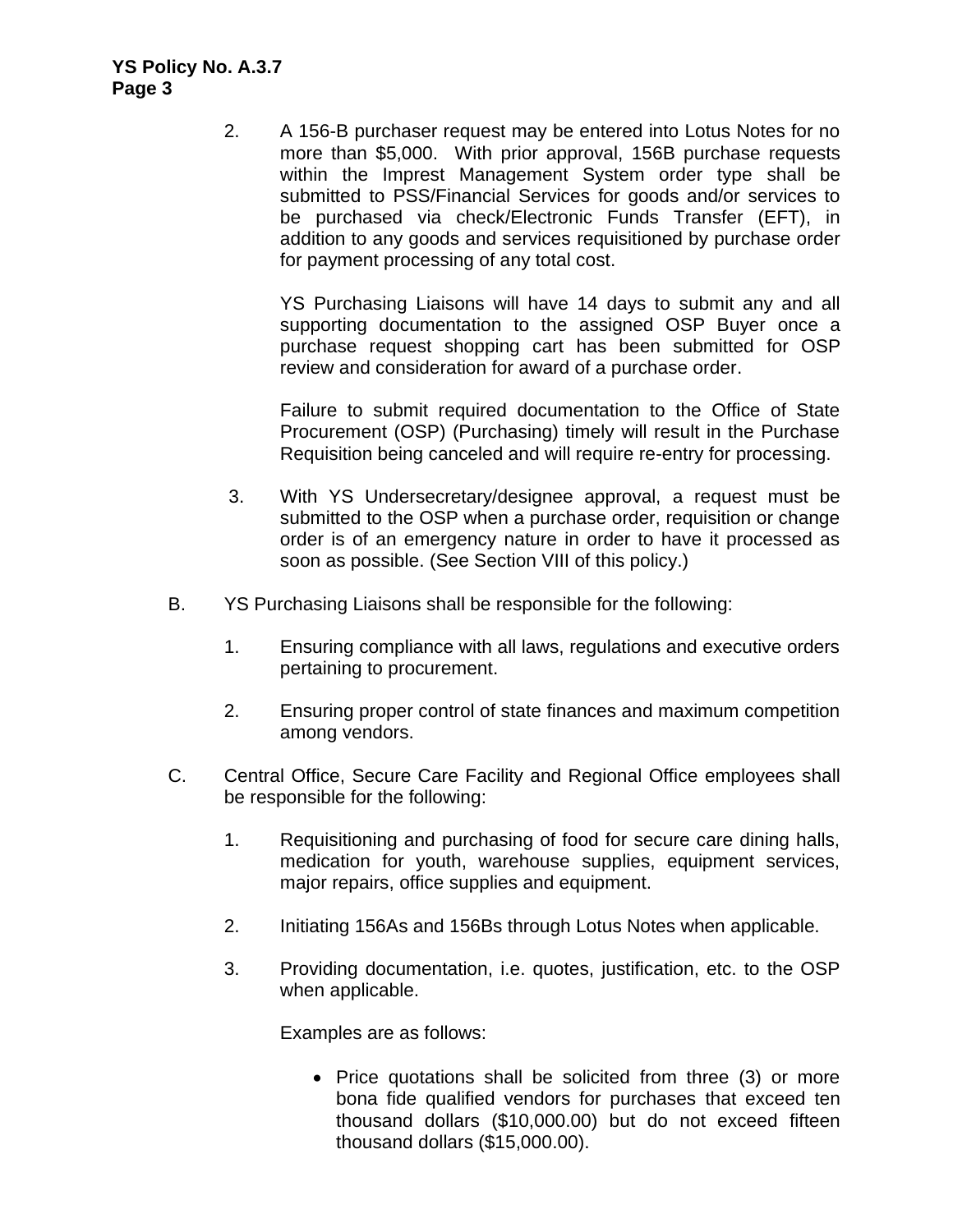- (a) At least (1) price quotation must be secured of a bonafide, qualified vendor. Qualified vendors shall be a certified small and emerging business, a small entrepreneurship, or a veteran owned or serviceconnected disabled small entrepreneurship. Agency files shall document and list all solicited vendors and each vendor's contact person, summarize quotations received, indicate the successful vendor and state the reason or reasons why a lower quotation was rejected. Agency files should also contain written confirmation of the quotation from the successful vendor.
- (b) When the price is determined to be reasonable, the requirement to solicit three (3) quotations may be waived when making purchases from a small and emerging business, a small entrepreneurship, or a veteran owned or service-connected disabled small entrepreneurship that is currently certified by the Louisiana Department of Economic Development. The reasonable price is the best value determined based on price, delivery, service and/or any other related factors. This determination is to be maintained in the file.
- (c) Soliciting three (3) quotations may be waived when purchasing from a business registered with the Louisiana Secretary of State as being domiciled in Louisiana. A business analysis must determine that in-state prices are equal or better than two other current price comparisons. Comparisons may include, but are not limited to, state contract prices, federal General Services Administration (GSA) prices, or similar resources. Comparison documents are to be maintained in the file.
- Five (5) price quotations (with specifications) shall be solicited for purchases exceeding ten thousand dollars (\$10,000.00), but not exceeding twenty-five thousand dollars (\$25,000.00).
- One (1) price quotation (with specifications) for purchases over twenty-five thousand dollars (\$25,000.00).
- 4. Contacting OSP in a timely manner to request changes to purchase orders when needs arise.
- 5. Verifying receipt of goods and services (signed and dated). This is normally accomplished by using the bill of lading/receipt to confirm delivery of the goods or services.
- 6. Entering the receipt of goods and services into the LaGOV ERP SRM/ECC within 48 hours (2 days) of receipt.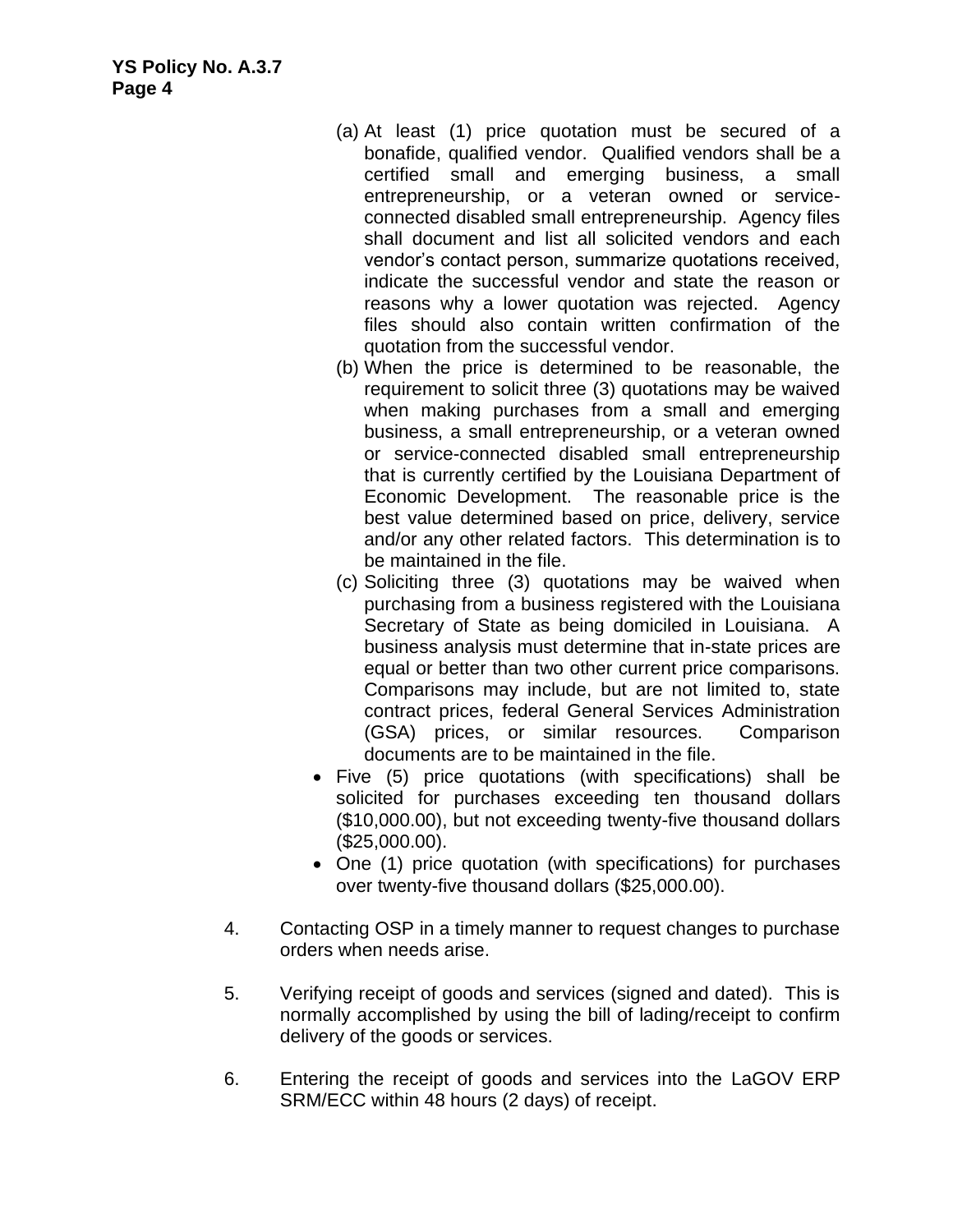- 7. Submitting the signed invoice with documented purchase order number and LaGOV receiving document number to PSS/Financial Services for payment.
- D. Unit Heads shall be responsible for ensuring that employees comply with purchasing procedures.

## **VII. DELEGATED PURCHASING AUTHORITY**:

YS shall have delegated purchasing authority as follows:

- A. A no competitive process is required for purchases not exceeding ten thousand dollars (\$10,000.00) per single purchase transaction.
- B. To make small non-competitive purchases of up to ten thousand dollars (\$10,000.00), but not to exceed fifteen thousand dollars (\$15,000.00) by reviewing and submitting documentation for purchases to the Division of Administration (DOA) OSP.
- C. Reviewing and submitting documentation for purchases over twenty-five thousand dollars (\$25,000.00) to the Division of Administration, OSP.
- D. Per Executive Order JBE 2017-18, Section 4, YS may purchase certain items, regardless of price, through the non-competitive process described in A. above.

### **VIII. EMERGENCY PROCUREMENT:**

- A. The YS Undersecretary shall authorize others to make emergency procurements when an imminent threat exists to public health, welfare, safety or public property under emergency conditions, as defined in the OSP Rules and Regulations.
- B. Every effort shall be made by YS Purchasing Liaisons to obtain quotations from five (5) or more vendors when supplies or services are to be purchased on an emergency basis.
- C**.** Immediate purchasing shall be discouraged as much as possible.
- D**.** When time does not permit the obtaining of written quotations, the YS Purchasing Liaisons shall obtain quotations by telephone, facsimile, or other means.
- E. Any offer accepted shall be confirmed in writing.